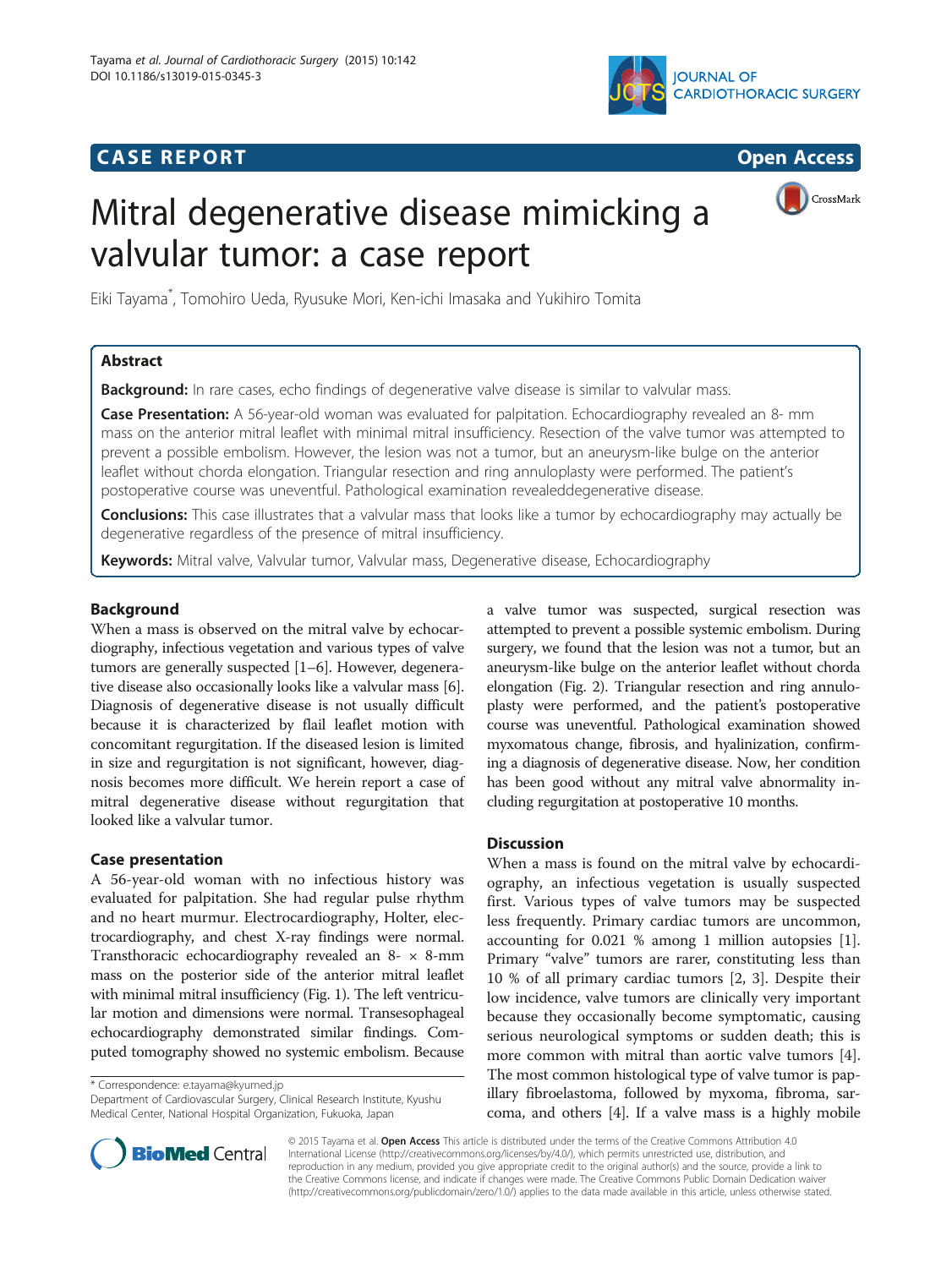<span id="page-1-0"></span>



Fig 2 Intraoperative findings (operator's view). An aneurysm-like bulge was found on the posterior side of the anterior mitral leaflet

and large, surgical resection is recommended regardless of the histological findings or presence of symptoms [\[4](#page-2-0)–[7\]](#page-2-0).

In contrast, degenerative mitral valve disease, such that caused by fibroelastic deficiency, is a common disorder affecting approximately 2 % of the population [\[8](#page-2-0)]. Degenerative valve disease occasionally looks like a valve mass [[6\]](#page-2-0). In patients with degenerative valve disease, fibrin deficiency often leads to rupture of one or more thinned and elongated chordae, those often associated with the middle scallop of the posterior leaflet. As a result, most patients with degenerative mitral valve disease develop leaflet prolapse, resulting in varying degrees of regurgitation due to leaflet malcoaptation during ventricular contraction. However, if chordal damage is minimal despite the presence of myxomatous change in the leaflet, valve regurgitation can be minimal. In such cases, distinction between a tumor and degenerative disease is difficult [\[6](#page-2-0)].

### Conclusion

In conclusion, an aneurysm-like bulge on the leaflet without major regurgitation was misdiagnosed as a valve tumor in this case; the patient actually had degenerative disease. Our assumption that degenerative disease should coexist with regurgitation led to misdiagnosis. Our experience serves to remind clinicians that when a valvular mass